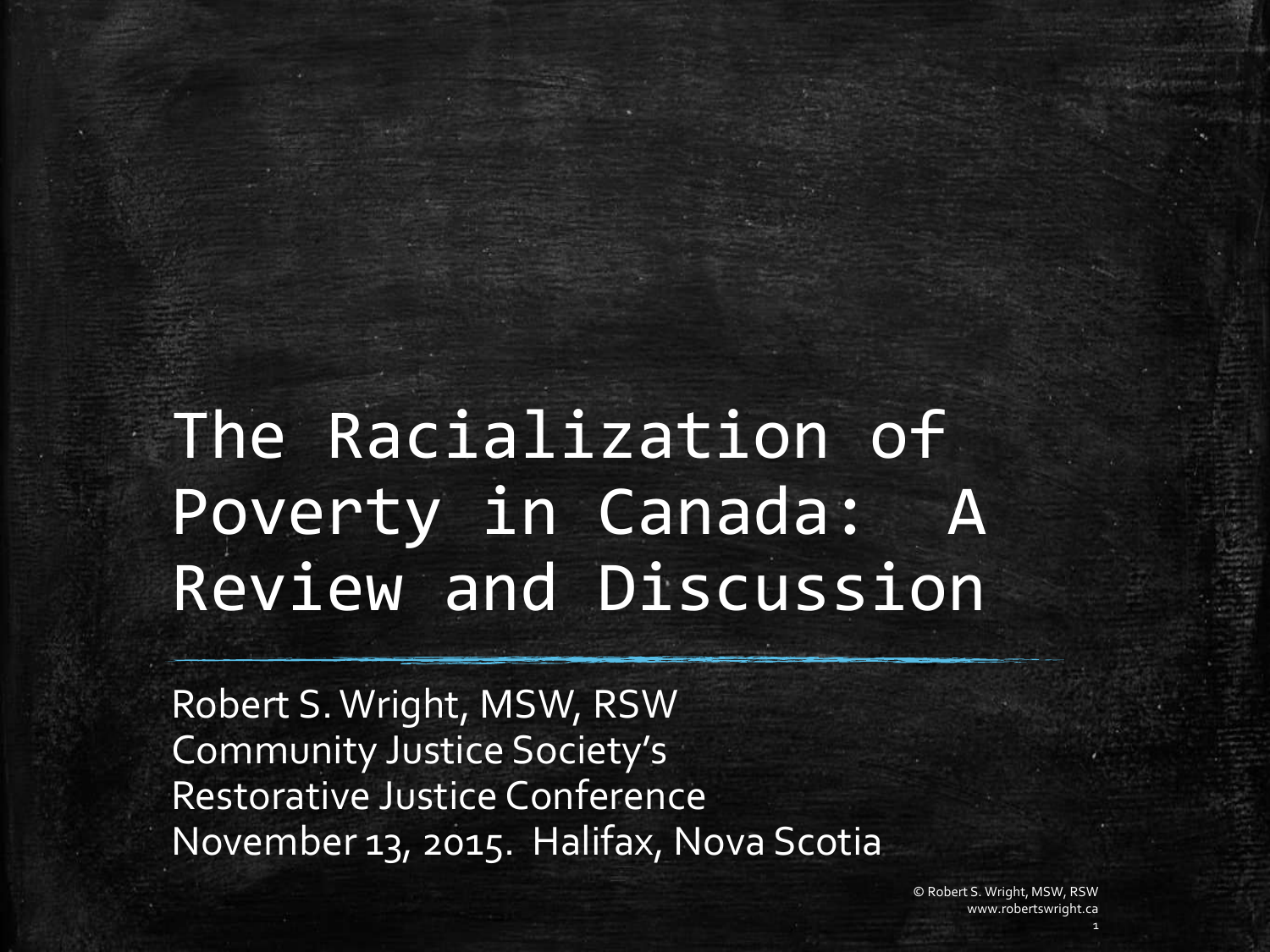# Who is Robert Wright?

**· Social Work Private** Practitioner (direct practice and forensics)

▪ Former:

- –Frontline C.W. Worker
- –Race Relations Co-ord. DDSB
- –Mental Health Worker ,WSP
- –Ex. Dir. FCS Cumberland
- –Ex. Dir. Child & Youth Strat.

▪ Facilitator, ManTalk

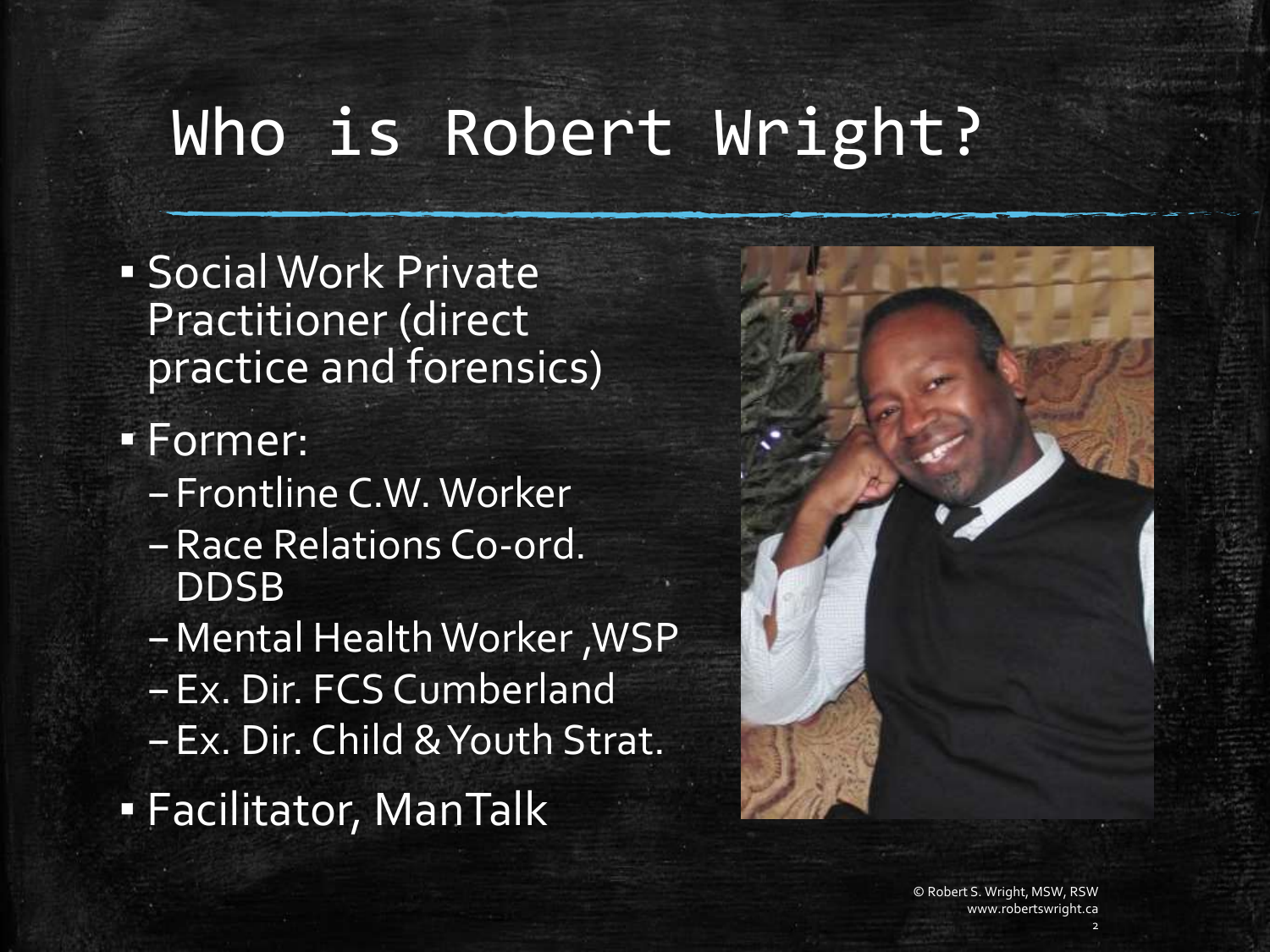#### Definitions

- **EXACTABLE PRACILLE PRACILLE PRACILLE PRACIALLE PRACIALLE PRACIALLE PRACTACT PRACTICLE** 
	- –The process of attributing a racial identity to a group
	- –The process through which a group becomes increasingly populated by racialized persons
- The Poor:
	- –Persons living below the Low Income Cut Off (LICO) who are living in private residences

© Robert S. Wright, MSW, RSW www.robertswright.ca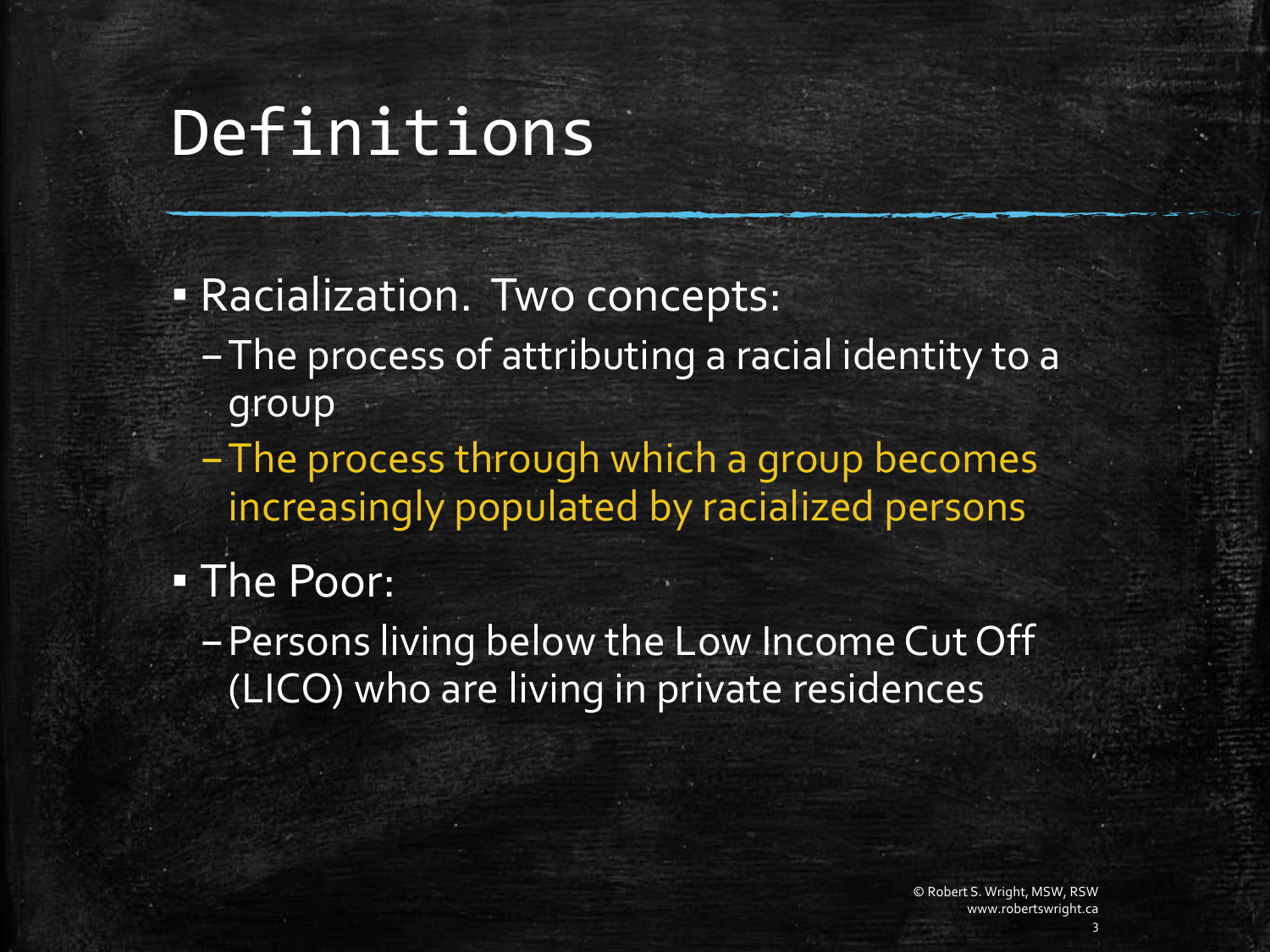#### NCW Poverty Profile

- . In August, 2013 the National Council of Welfare produced Poverty Profile: Special Edition
- **This presentation is a brief review of that** report with commentary
- **.** Aboriginal persons are not included in this report. It is well known that Aboriginal persons in Canada suffer the highest rates and greatest suffering among the poor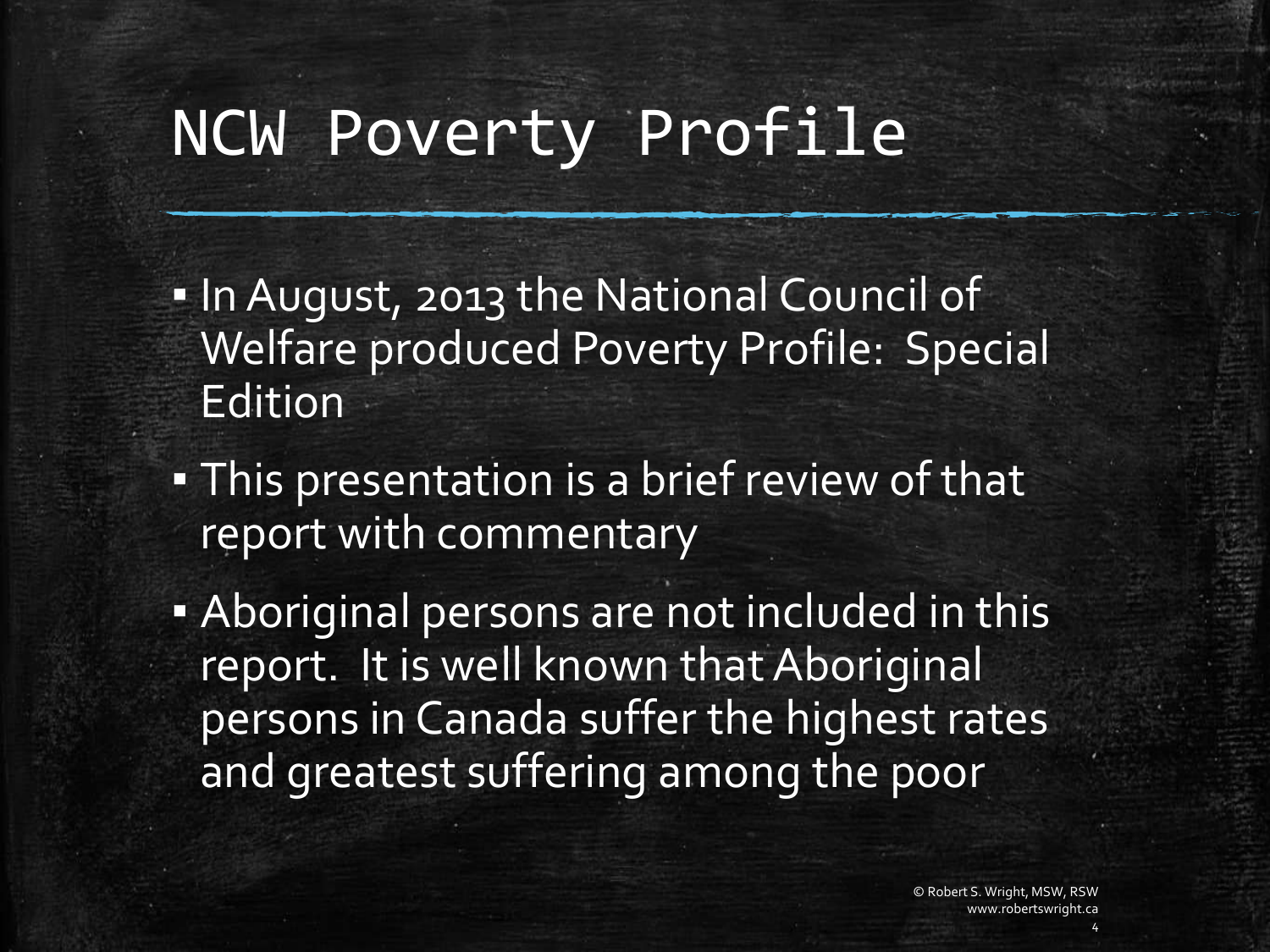## More Racialized than White

• Overall Poverty Rate (PR) 11% ▪ Racialized Person (RP) PR 22%  $\blacksquare$  Non-RP PR 9% ▪ Lowest PR of RP (Filipino) 11% ▪ Highest PR of RP (Korean) 40%

▪ (All stats. taken from the 2006 Census)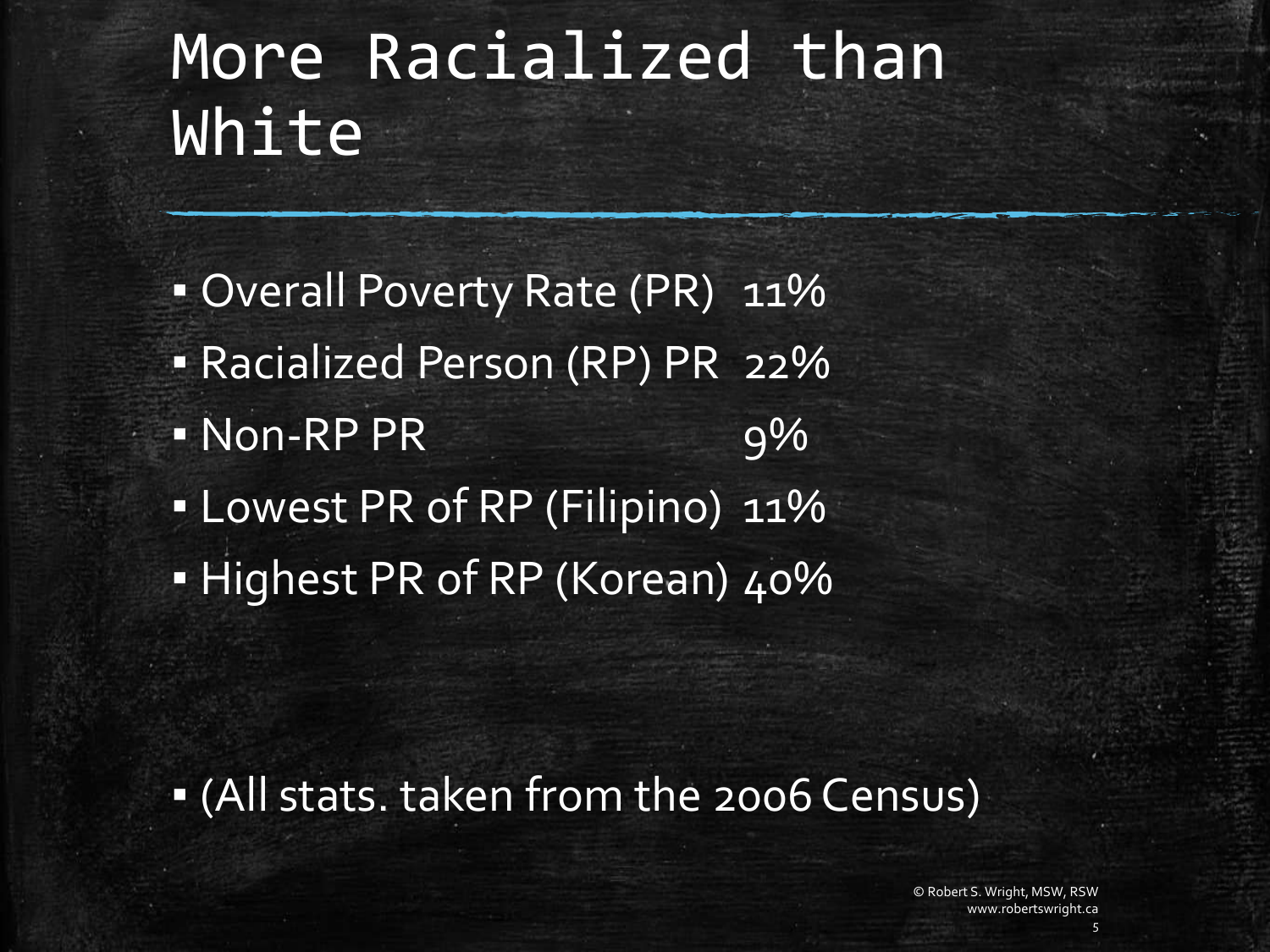### Context of RP in Poverty

**• Population of RP as percentage of Canadian** Population growing rapidly. 33% by 2031



www.robertswright.ca 6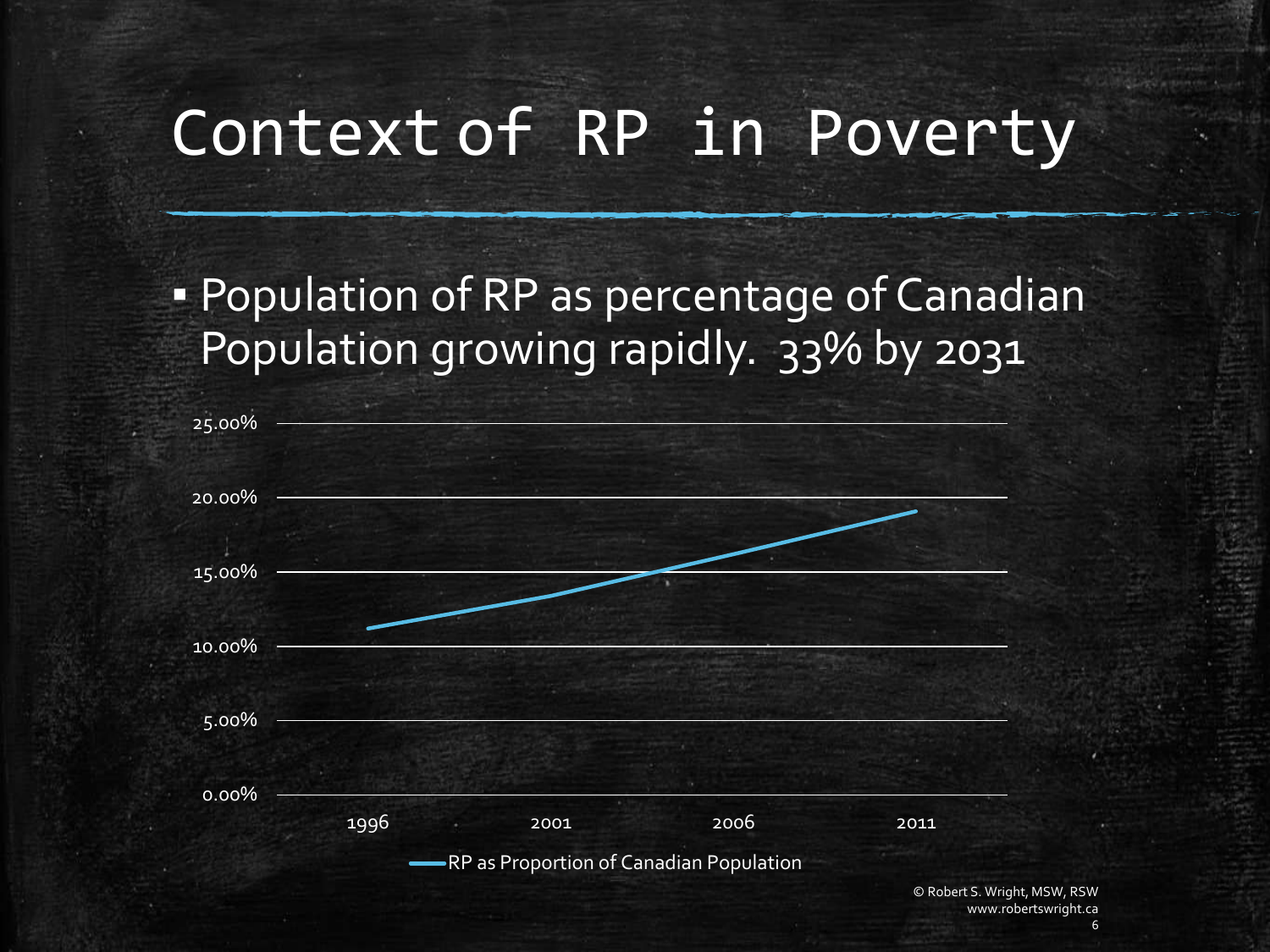### RP Group Distribution

#### Chinese and South Asian groups make up almost half of racialized persons living in poverty



Percent distribution of racialized persons living in poverty, 2006

© Robert S. Wright, MSW, RSW www.robertswright.ca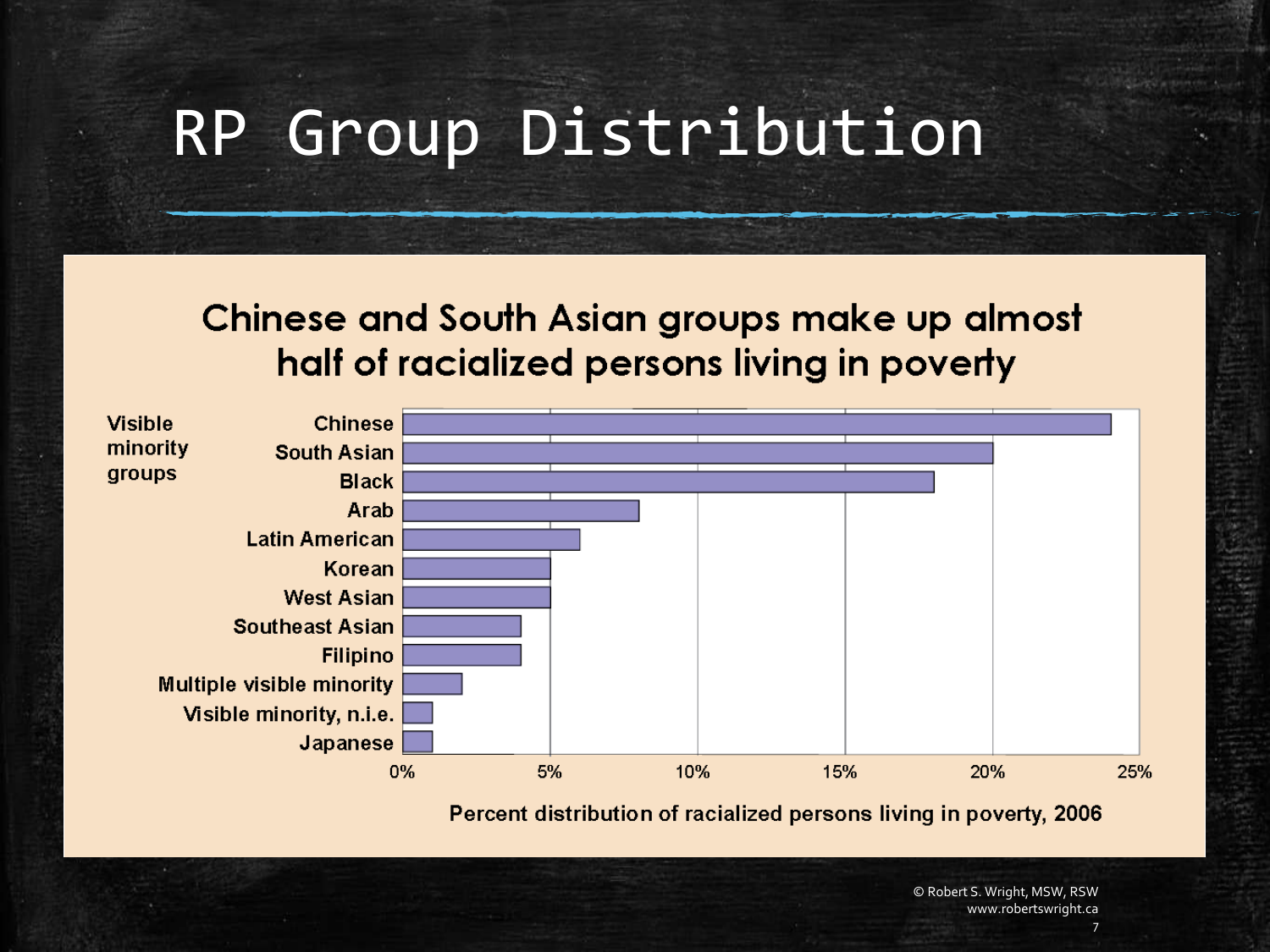### Immigrant Integration

- 62% of racialized immigrant poor came to Canada between 1996 – 2006. 70% of these between 2001 – 2006. Only 9% immigrated before 1981
- **.** 90% of RP living in poverty are first generation immigrants.
- **= 15% of Non-RP living in poverty are first** generation immigrants. 72% are third generation or more.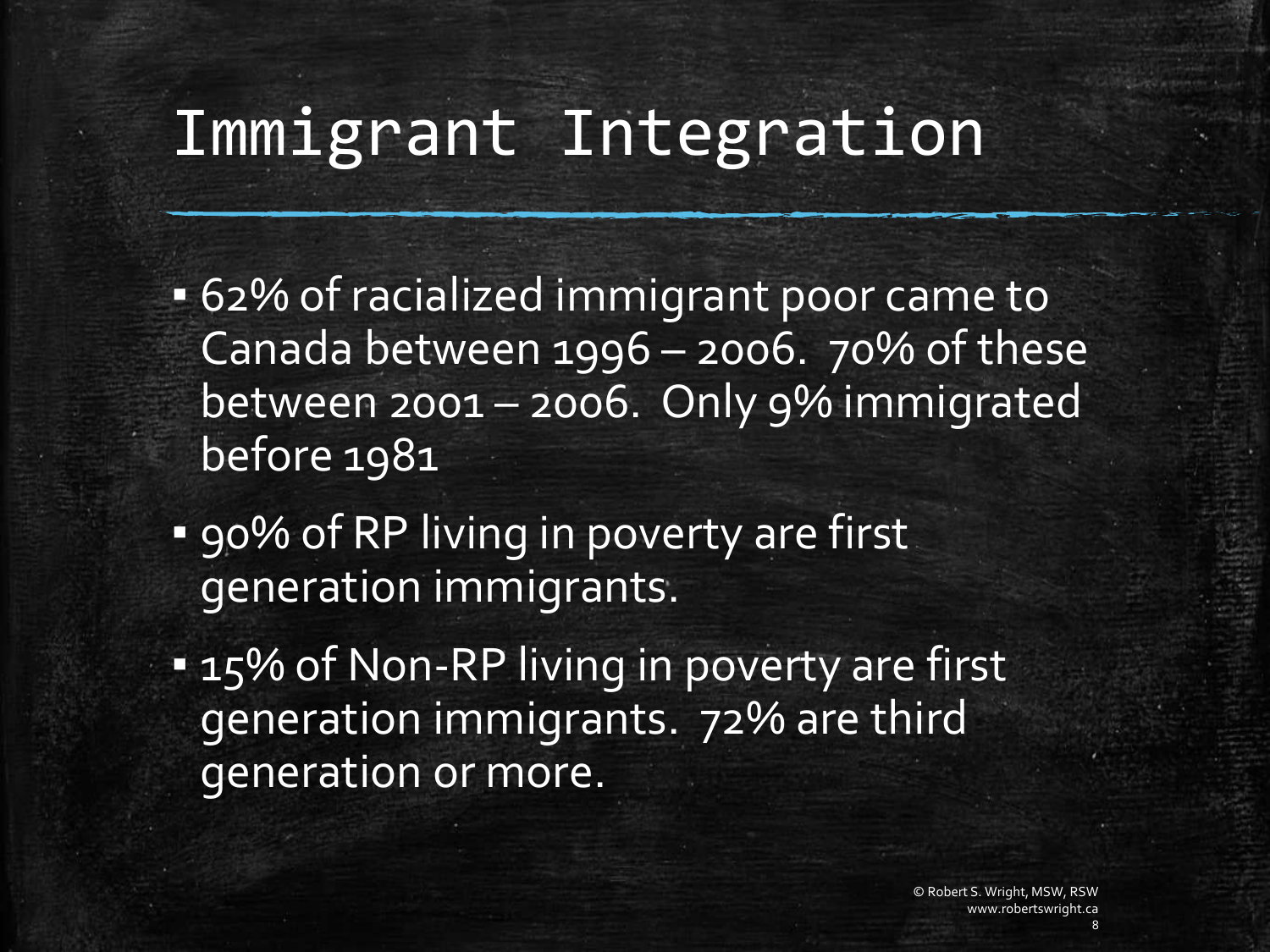## RP Live With Family

. Only 8% of RP do not live with family **.** 15% of Non-RP do not live with family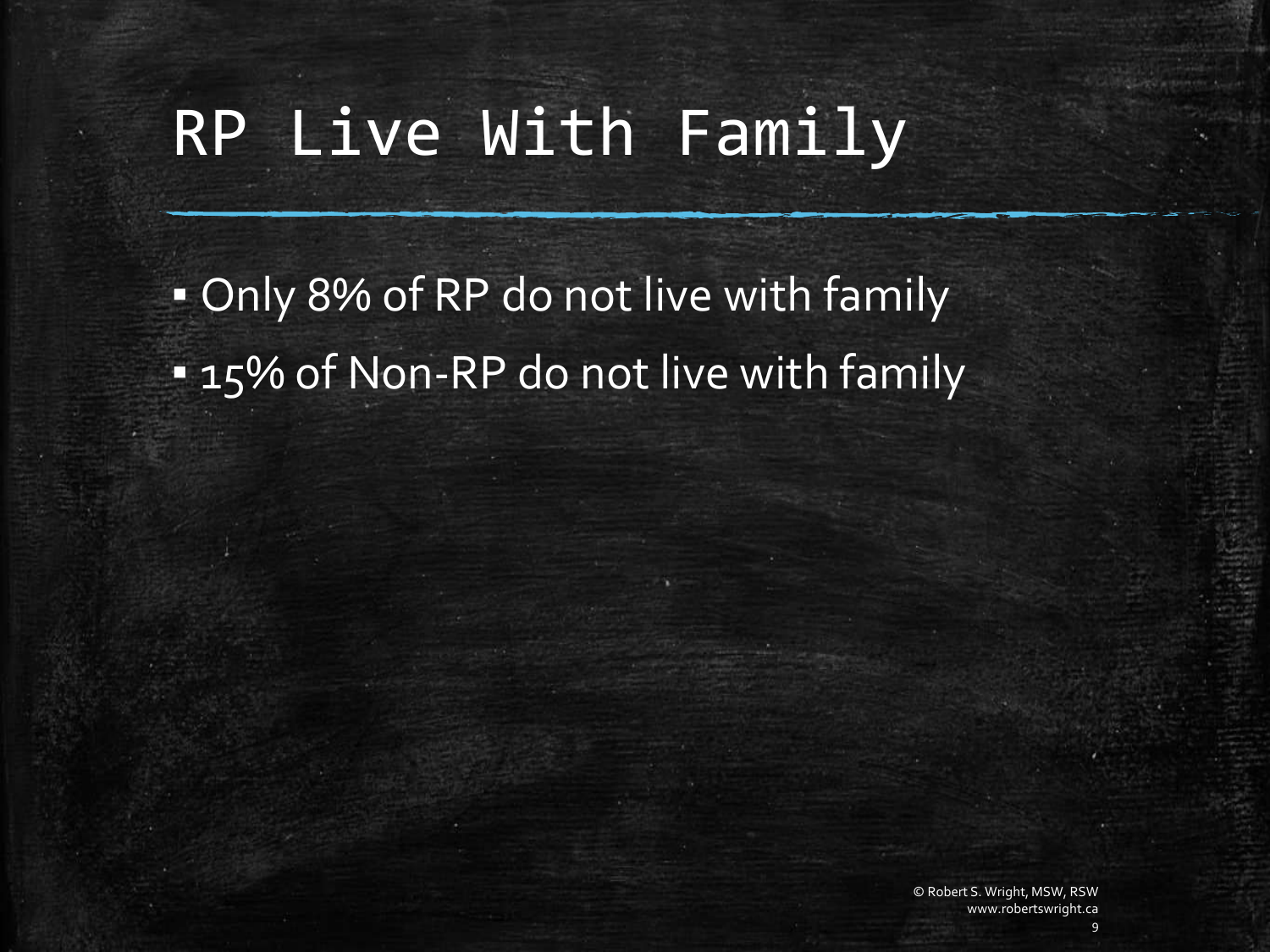## RP Live With Family

#### Racialized persons living in poverty are more than twice as likely to be married than non-racialized persons

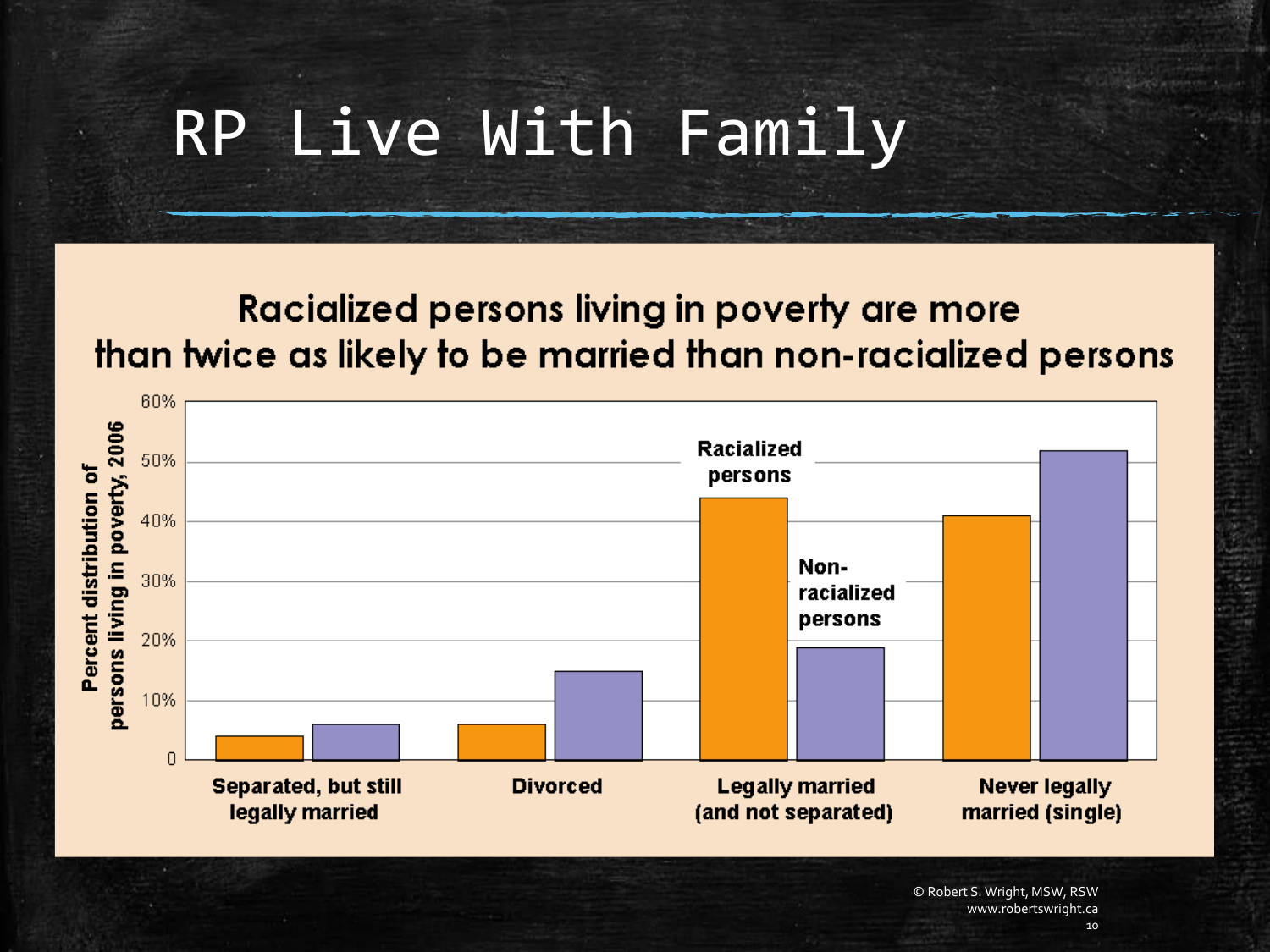## Poor RP Are Young

#### ▪ More young people are poor among RP

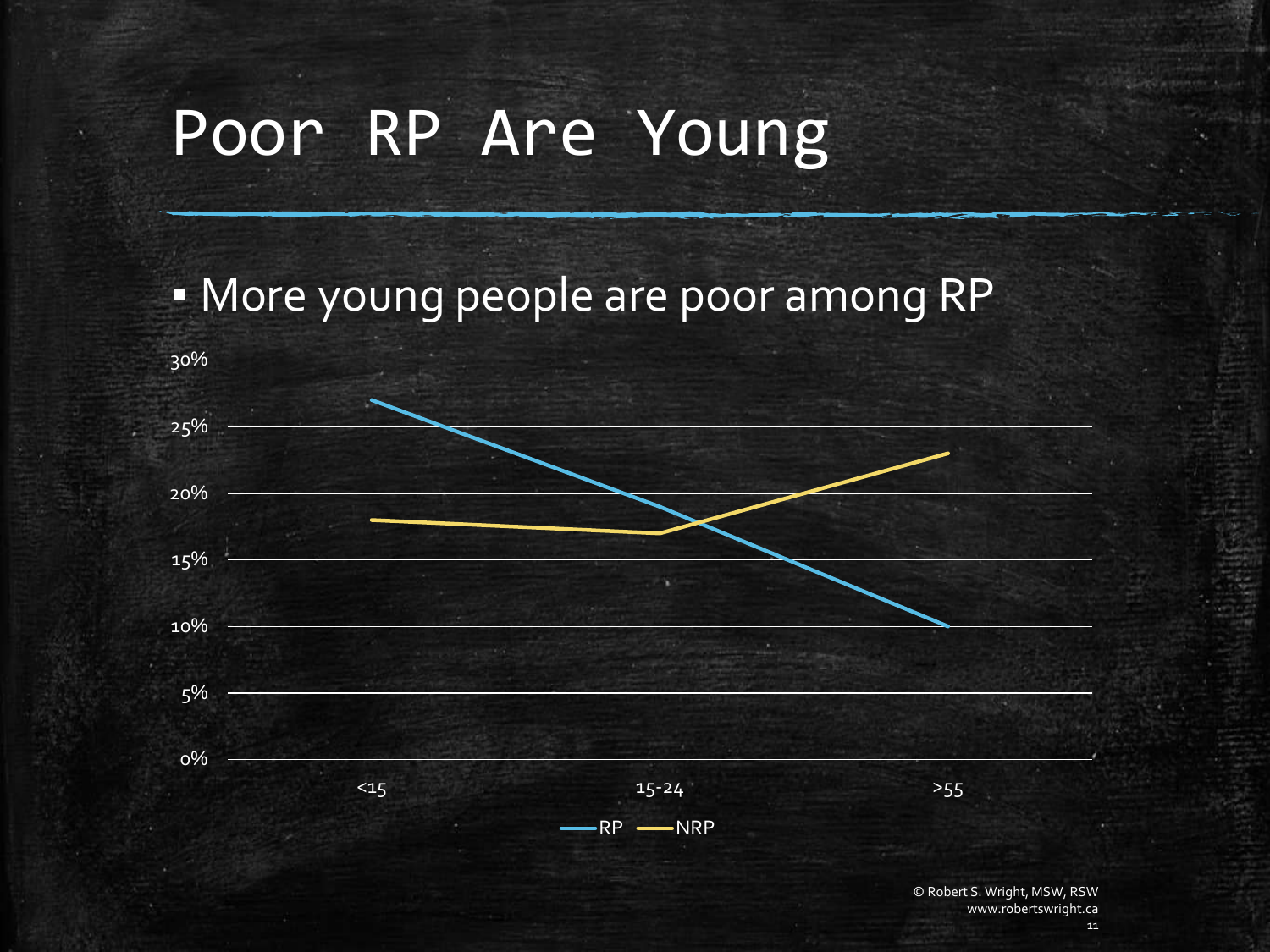## Levels of Education

#### **• Poor RP have higher levels of ed. than Non-RP**

Percent of persons, 25 to 64 years old, living in poverty by highest level of education

|                                        | Non-       | Racialized |
|----------------------------------------|------------|------------|
|                                        | racialized | persons    |
|                                        | persons    |            |
| Less than<br>high school               | 29%        | 17%        |
| University<br>certificate<br>or degree | 13%        | 32%        |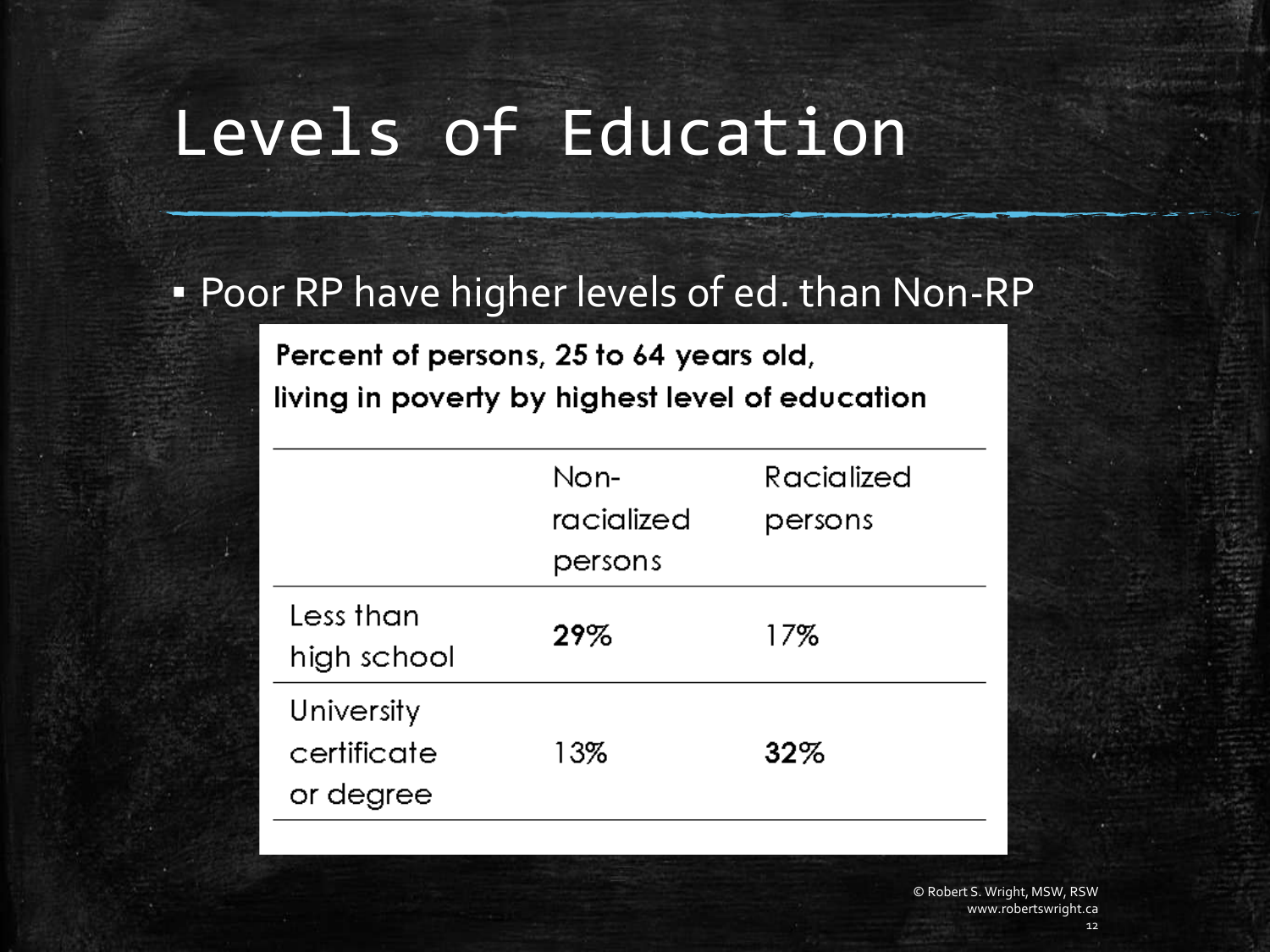# Poverty is Gendered

Labour force status of working-age adults (25-54 years) living in poverty, 2006

|                    | Racialized<br>persons | Non-racialized<br>persons |  |
|--------------------|-----------------------|---------------------------|--|
| Participation rate |                       |                           |  |
| Women              | 55%                   | 57%                       |  |
| Men                | 74%                   | 68%                       |  |
| Employment rate    |                       |                           |  |
| Women              | 44%                   | 48%                       |  |
| Men                | 63%                   | 58%                       |  |
| Unemployment rate  |                       |                           |  |
| Women              | 19%                   | 16%                       |  |
| Men                | 15%                   | 15%                       |  |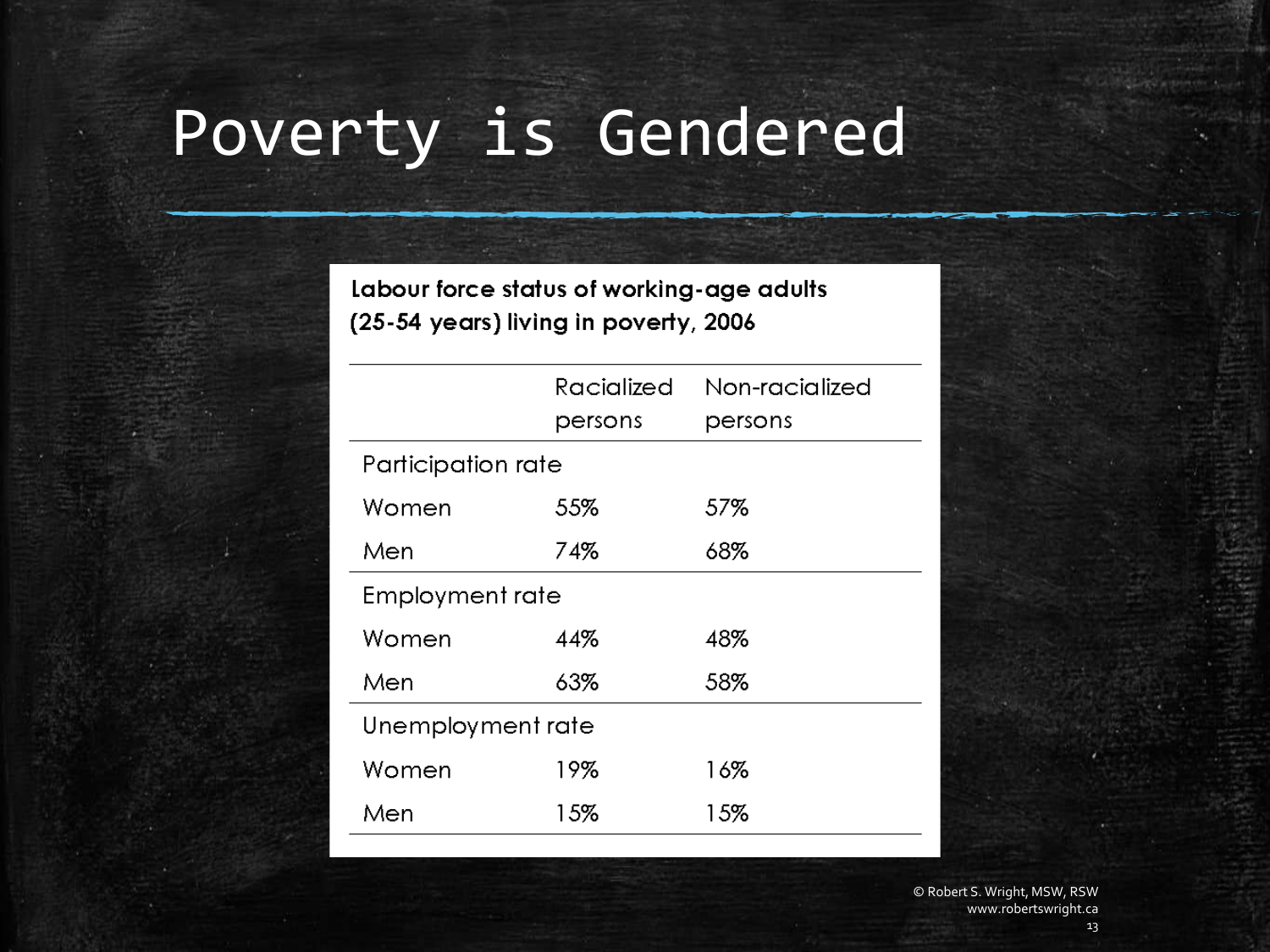### So What?

- **.** Increasing income disparity disproportionately affecting RP
- **Prevalence of poverty among RP explained** best by racism
- **Poverty among non-immigrant RP appears** chronic
- **Poverty as a social determinant of health** and crime suggests problems for RP